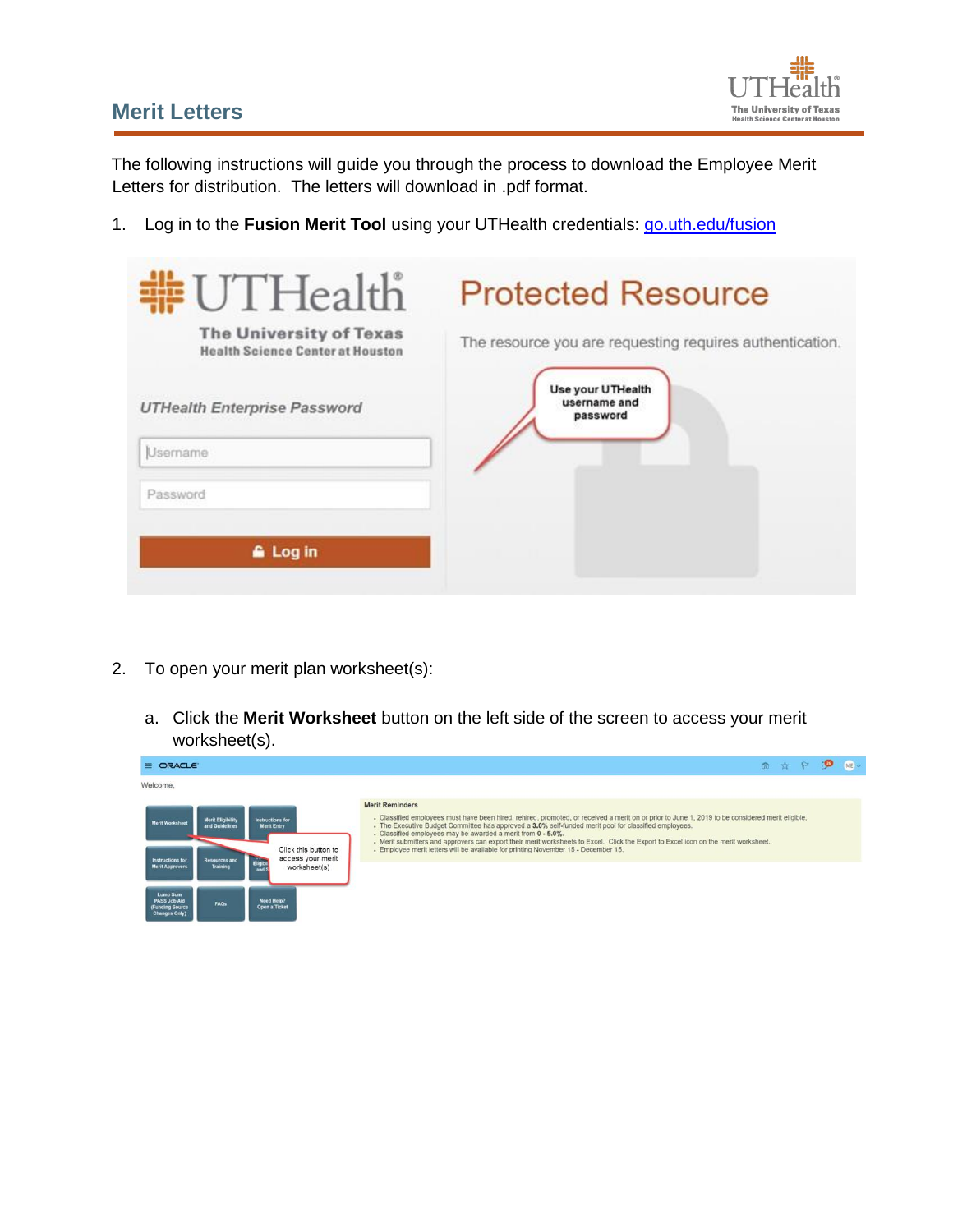## **Merit Letters**



- $\triangleright$  There are two merit plans:
	- o **FY20XX Semi-Monthly Classified Merit Increase Plan**—contains all classified employees that meet the eligibility requirements for December merits.
	- o **FY20XX Bi-weekly Classified Merit Increase Plan**—contains non-exempt employees who are paid bi-weekly and who meet the eligibility requirements for December merits.
- $\triangleright$  The merit plan(s) that you will see depends on whether you have direct and/or indirect reports eligible for a merit within those plans.
- $\triangleright$  You may have access to one or both merit links. To transition between semi-monthly and bi-weekly employees, click on the arrow.

| Workforce Compensation<br>CW                                 | ۰                            |                                                       | To view multiple<br>plans, click on the<br>arrow | Viewing plan 2 of 2 |
|--------------------------------------------------------------|------------------------------|-------------------------------------------------------|--------------------------------------------------|---------------------|
| FY2020 Semi-Monthly Classified Merit Increase Plan FY2020    |                              |                                                       |                                                  |                     |
| Status<br>Submitted <b>區</b> @                               | Last Approval Action<br>None | Access Level<br>No Updates Allowed                    |                                                  | Withdraw            |
| Tasks<br><b>Manage Budgets</b><br>m<br>Allocate Compensation |                              | <b>Manage Approvals</b><br><b>Employee Statements</b> | View reports                                     |                     |

3. Click on the tab labeled **Employee Statements**.